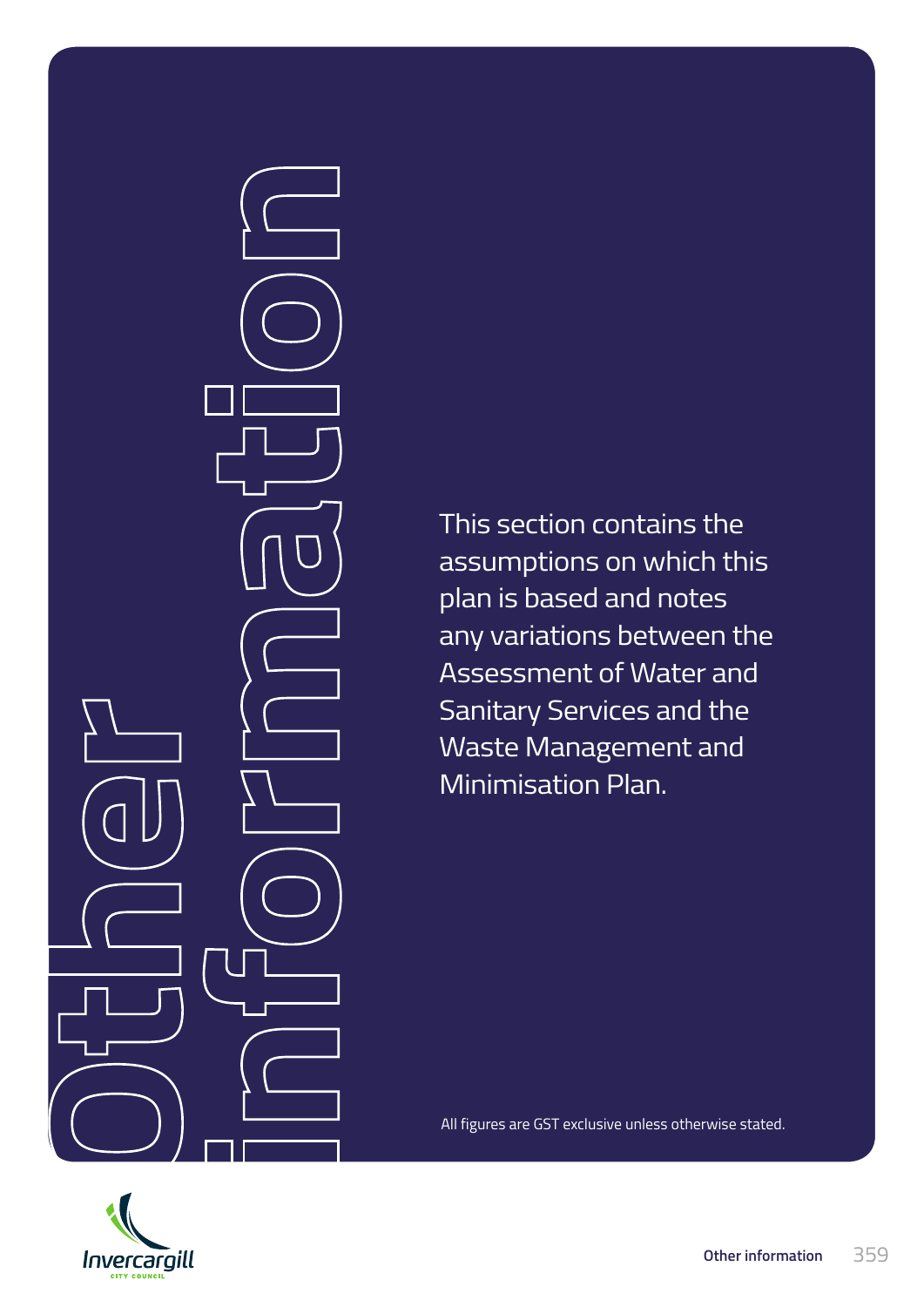# **Significant assumptions**

Below is a summary of the significant assumptions the Council has used in developing this Plan. The full significant assumptions document can be found on our website www.icc.govt.nz.

#### **Internal Factors**

| <b>Assumption</b>                                                                                                                                              | <b>Level of Uncertainty</b>                                                                                              | <b>Area of Impact</b>                                                                                                                                                                                                                                                                                        |
|----------------------------------------------------------------------------------------------------------------------------------------------------------------|--------------------------------------------------------------------------------------------------------------------------|--------------------------------------------------------------------------------------------------------------------------------------------------------------------------------------------------------------------------------------------------------------------------------------------------------------|
| Population<br>The population will increase to<br>56,300 by 2028.                                                                                               | Moderate - risk that<br>actual numbers will<br>vary.                                                                     | Significant increases in population may create a demand<br>for infrastructure and services beyond existing capacity.<br>Significant decrease in population would adversely impact<br>on the community's ability to fund current levels of<br>infrastructure and services.                                    |
| <b>Household Growth</b><br>An average of 2.3 people per<br>household in 2038, requiring 2,300<br>more homes from 2013.                                         | Moderate - risk that<br>actual numbers will<br>vary.                                                                     | Significant increases in the number of households may<br>create a demand for infrastructure and services beyond<br>existing capacity.                                                                                                                                                                        |
| <b>Ageing Population</b><br>Those 65 years and older will<br>make up approximately 22% of<br>Invercargill's population by 2028.                                | $Low - increasingly older$<br>population is reasonably<br>certain.                                                       | An increase in the number of those people 65 years and<br>older will increase the number of ratepayers on fixed<br>incomes and may have an impact on the ability of the<br>community to afford infrastructure and services.                                                                                  |
| <b>Resource Consents</b><br>Resource consents will be obtained<br>with reasonable conditions and<br>negligible impact on how Council<br>provides its services. | Moderate - change is<br>imminent but extent of<br>which is unknown.                                                      | Capital expenditure may be required if the conditions<br>attached to resource consents require changes to how<br>Council delivers its services.                                                                                                                                                              |
| <b>Tourism &amp; Visitor Numbers</b><br>Tourism numbers will increase over<br>the Long-term Plan period.                                                       | $Low - various city-wide$<br>endeavours to boost<br>tourism.                                                             | Significant increases in the number of tourists may create<br>a demand for infrastructure and services beyond existing<br>capacity. Significant decrease in the number of tourists<br>would adversely impact on the commercial community's<br>ability to fund current levels of infrastructure and services. |
| <b>New Zealand Transport Agency</b><br>That the NZTA Funding Assistance<br>Rate will reduce by 1% each year of<br>the life of the plan.                        | Moderate                                                                                                                 | Lower than anticipated subsidies can result in service<br>delivery costs needing to be met by other means or a<br>decrease in the level of service.                                                                                                                                                          |
| <b>Commercial Property</b><br>The CBD will remain in the Esk<br>Street area and will become more<br>vibrant.                                                   | Moderate - risk exists<br>due to uncertainty of<br>CBD future, but Council<br>has recently adopted a<br>Retail Strategy. | Significant decrease in the number of commercial<br>ratepayers would adversely impact on the commercial<br>community's ability to fund current levels of infrastructure<br>and services.                                                                                                                     |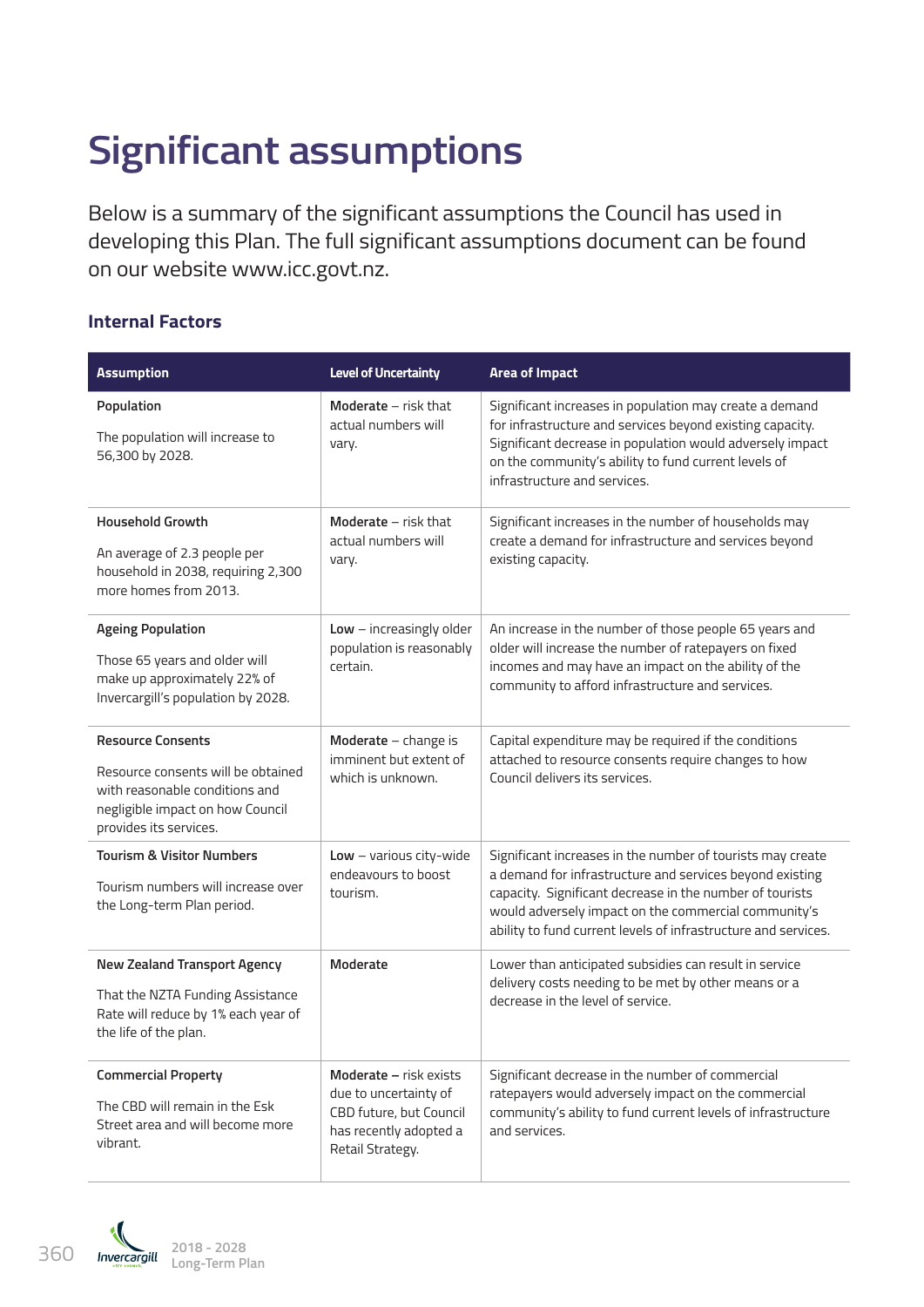

### **Financial Factors**

| <b>Assumption</b>                                                                                                                                                           | <b>Level of Uncertainty</b>                                                             | <b>Area of Impact</b>                                                                                                                                                                                                                                                                                                                                                                                                     |
|-----------------------------------------------------------------------------------------------------------------------------------------------------------------------------|-----------------------------------------------------------------------------------------|---------------------------------------------------------------------------------------------------------------------------------------------------------------------------------------------------------------------------------------------------------------------------------------------------------------------------------------------------------------------------------------------------------------------------|
| Inflation<br>Inflation will occur at the rates set<br>by BERL as LGCI forecasts.                                                                                            | Moderate - inflation<br>forecasts are not<br>always accurate.                           | Cost change factors are based on information developed<br>for Council's by Business and Economic Research Limited<br>(BERL). Significant variations from these adjustments will<br>be identified in future Annual Plans and Annual Reports.                                                                                                                                                                               |
| <b>Local Economy</b><br>The local economy will grow and<br>diversify.                                                                                                       | Moderate - financial<br>impact difficult to<br>forecast.                                | Composition of local economy may diversify offering greater<br>employment opportunities.<br>Significant change to the economy, such as a large employer<br>choosing to locate in the District, may require Council<br>to review and change its current activities and levels of<br>service. These demands will need to be quantified and an<br>amendment to the Long-term Plan developed if the costs<br>are significant. |
| <b>Useful Life of Significant Assets</b><br>Assets will reach the useful life<br>indicated when supplied.                                                                   | Moderate - asset lives<br>based on estimates<br>by Engineers and<br>Registered Valuers. | A shorter useful life for assets would create a financial<br>burden on the community.                                                                                                                                                                                                                                                                                                                                     |
| Depreciation<br>Council will fully fund renewal<br>depreciation.                                                                                                            | $Low - asset$<br>depreciation rates will<br>not change.                                 | Changes in the valuation of Council assets may have a<br>significant impact on the cost of fully funding depreciation.                                                                                                                                                                                                                                                                                                    |
| <b>Asset Revaluation</b><br>Council will use national standards in<br>asset revaluation.                                                                                    | Moderate - value will<br>remain somewhat<br>constant over ten years.                    | Changes in the valuation of Council assets may have a<br>significant impact on the cost of fully funding depreciation.                                                                                                                                                                                                                                                                                                    |
| <b>Vested Assets</b><br>Vested assets will have a negligible<br>impact on Council's overall<br>infrastructure and finances.                                                 | $Low - financial effect of$<br>uncertainty.                                             | Level of vested assets fluctuates yearly. Historical levels<br>have not been material.                                                                                                                                                                                                                                                                                                                                    |
| <b>Financial - Existing Funding</b><br>Renewal<br>Council borrowing facility will be<br>renewed (three-yearly) with the<br>terms and conditions mirroring<br>market trends. | <b>Moderate</b>                                                                         | Council's terms and conditions for its borrowing facility have<br>mirrored market trends in recent times.                                                                                                                                                                                                                                                                                                                 |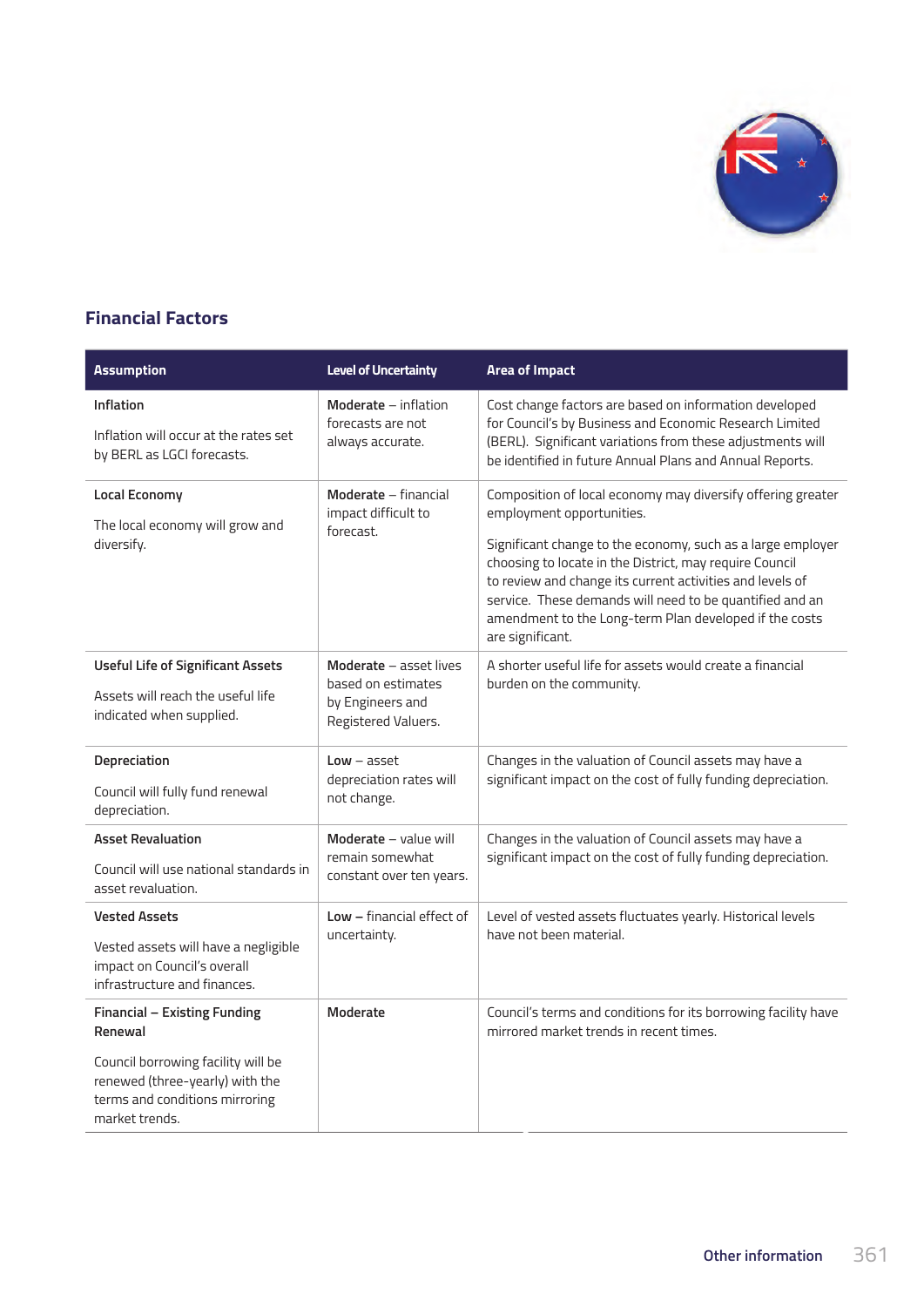#### **Financial Factors** continued

| <b>Assumption</b>                                                                                                                                                                                                                                                                                                                                                                   | Level of Uncertainty                                          | <b>Area of Impact</b>                                                                                                                                                                                                                       |
|-------------------------------------------------------------------------------------------------------------------------------------------------------------------------------------------------------------------------------------------------------------------------------------------------------------------------------------------------------------------------------------|---------------------------------------------------------------|---------------------------------------------------------------------------------------------------------------------------------------------------------------------------------------------------------------------------------------------|
| Financial - Expected Interest Rates<br>on Borrowing                                                                                                                                                                                                                                                                                                                                 | Moderate                                                      | Higher than expected interest rates on borrowing will<br>require Council to consider collecting a greater amount in                                                                                                                         |
| Interest on future borrowing<br>has been calculated at 4.75% for<br>2018/19, 5.00% for 2019/20, 5.50%<br>for 2020/21 - 2022/23, 6.00%<br>for 2023/24 - 2025-26 and then<br>6.50% for the remaining years.<br>This is based on Council's current<br>borrowing rates which are hedged<br>for a number of years into the<br>future, as well as consideration of<br>economic forecasts. |                                                               | rates to cover the additional interest costs or reducing the<br>amount borrowed (and level of service provided).                                                                                                                            |
| Financial - Forecast on Return on<br>Investments                                                                                                                                                                                                                                                                                                                                    | Low                                                           | Lower than expected returns on investments will require<br>Council to consider collecting a greater amount in rates,                                                                                                                        |
| Return on cash investments is<br>calculated on the borrowing rate<br>$less 2\%$ .                                                                                                                                                                                                                                                                                                   |                                                               | reduce spending or increase borrowings to cover any<br>reduction in income.                                                                                                                                                                 |
| Dividends and subvention payments<br>from Invercargill City Holdings<br>Limited are assumed to be at 11% of<br>the total rates requirement.                                                                                                                                                                                                                                         |                                                               |                                                                                                                                                                                                                                             |
| Asset revaluation for Property,                                                                                                                                                                                                                                                                                                                                                     | Moderate - inflation<br>forecasts are not<br>always accurate. | Cost change factors are based on information developed<br>for Council's by Business and Economic Research Limited<br>(BERL). Significant variations from these adjustments will<br>be identified in future Annual Plans and Annual Reports. |
| <b>Plant and Equipment</b>                                                                                                                                                                                                                                                                                                                                                          |                                                               |                                                                                                                                                                                                                                             |
| Assets will increase by the<br>accumulated Local Government Cost                                                                                                                                                                                                                                                                                                                    |                                                               |                                                                                                                                                                                                                                             |
| Index inflation on the last valuation                                                                                                                                                                                                                                                                                                                                               |                                                               |                                                                                                                                                                                                                                             |
| value.                                                                                                                                                                                                                                                                                                                                                                              |                                                               |                                                                                                                                                                                                                                             |

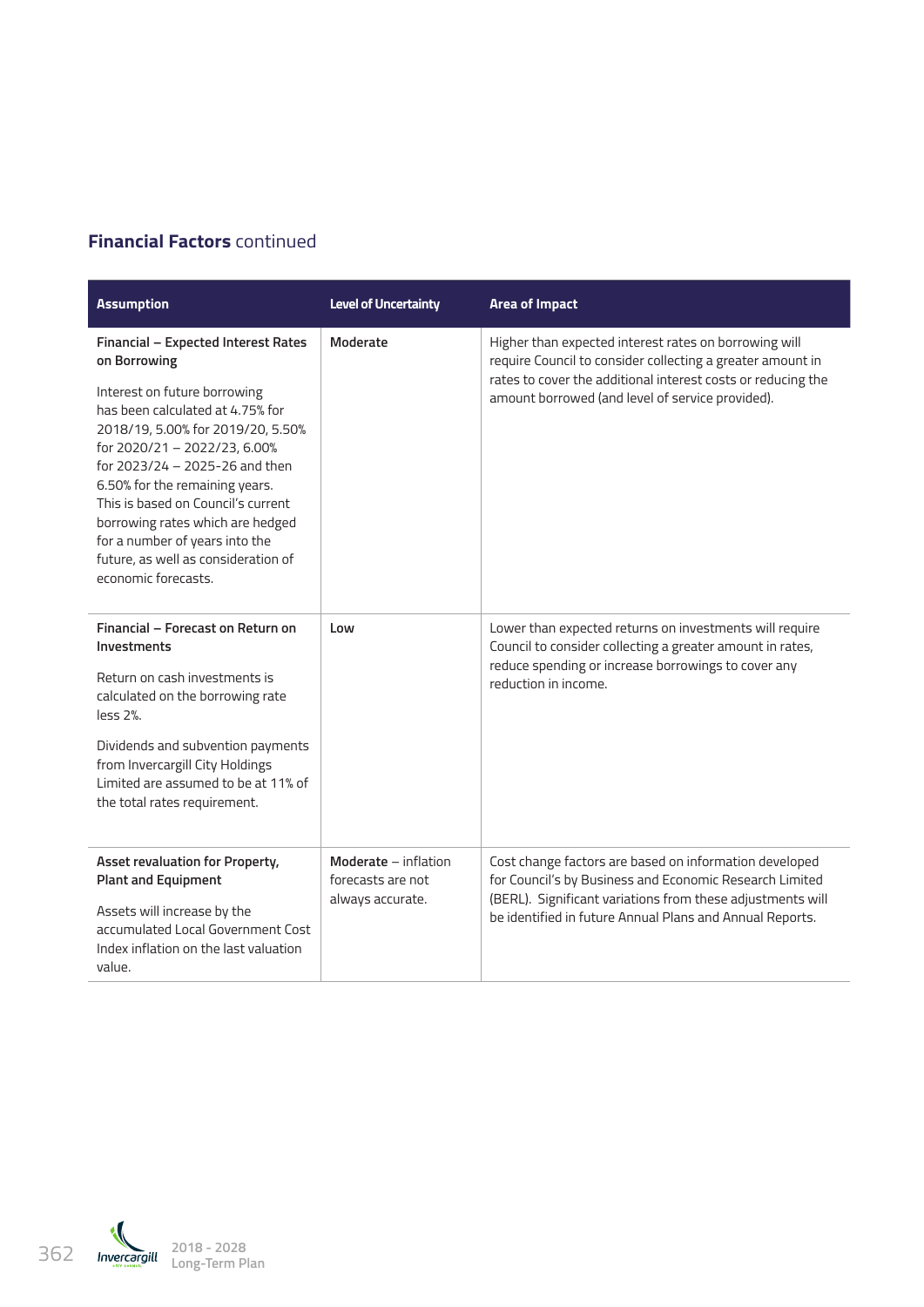

### **External Factors**

| <b>Assumption</b>                                                                                                                                                                            | <b>Level of Uncertainty</b>                                                                                                                                                            | <b>Area of Impact</b>                                                                                                                                                                                                                 |
|----------------------------------------------------------------------------------------------------------------------------------------------------------------------------------------------|----------------------------------------------------------------------------------------------------------------------------------------------------------------------------------------|---------------------------------------------------------------------------------------------------------------------------------------------------------------------------------------------------------------------------------------|
| <b>Local Governance</b><br>Amalgamation will not occur during<br>the life of the Plan.                                                                                                       | Low-continue shared<br>services, although<br>amalgamation is low<br>risk.                                                                                                              | Boundary changes would require a review of the Long-term<br>Plan with its associated community consultation.                                                                                                                          |
| Legislation<br>There will be changes to legislation<br>that have an impact on what and<br>how Council provides services.                                                                     | Moderate - difficult<br>to know what central<br>government will<br>implement particularly<br>if a change in<br>government.                                                             | Significant legislative change can impose significant<br>financial and service delivery costs on Council.                                                                                                                             |
| <b>Natural Disasters</b><br>There will be no major catastrophes<br>that impact on Invercargill or its<br>economy.                                                                            | High - It is certain<br>the Alpine Fault will<br>rupture in the future but<br>uncertain as to when<br>and the impact.                                                                  | A Civil Defence emergency in the District would impact<br>financially on Council and the community. The financial risk<br>to Council is reduced by maintaining insurance cover for<br>emergency events.                               |
| <b>Climate Change</b><br>Climate change impacts will arise<br>over the life of the Long-term Plan<br>and current trends will be allowed<br>for when planning infrastructure and<br>services. | Moderate - Long-<br>term trend of rising<br>temperatures and<br>more frequent intense<br>weather events is<br>reasonably certain,<br>short to medium-term<br>impacts are less certain. | The effect of Climate Change occurring more quickly than<br>anticipated may require Council to review and change its<br>current activities and levels of service. This could have a<br>significant financial impact on the community. |
| Technology<br>Changes in technology will affect<br>how Council carries out its activities.<br>This will have a financial implication<br>over the 10 year plan.                               | High - certainty of<br>diversification in<br>technology is ever-<br>growing. Impact of<br>changing technology<br>cannot be quantified.                                                 | New technologies will likely have an increased financial cost<br>in the short term.                                                                                                                                                   |
| Education<br>S.I.T will continue to promote<br>Invercargill to international students.                                                                                                       | Moderate - education<br>systems that exist are<br>likely to remain stable.                                                                                                             | International students have an impact on available housing.                                                                                                                                                                           |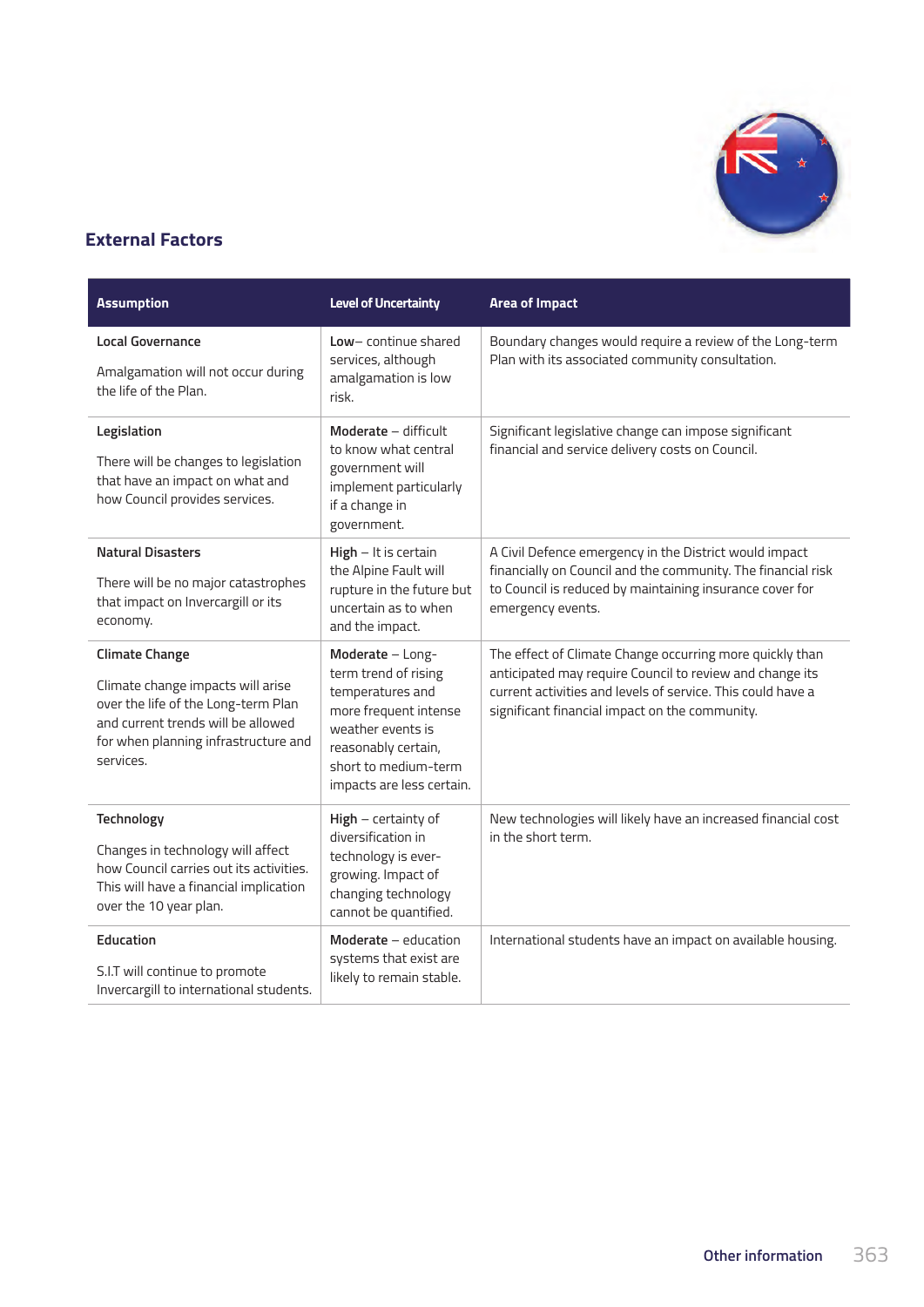### **External Factors** continued

| <b>Assumption</b>                                                                                                                                                                                                                                                                                                                                                               | <b>Level of Uncertainty</b>                                                                                                                                                                                                                                                                                                                                                                                                                                 | <b>Area of Impact</b>                                                                                                                                                                                                                                                |
|---------------------------------------------------------------------------------------------------------------------------------------------------------------------------------------------------------------------------------------------------------------------------------------------------------------------------------------------------------------------------------|-------------------------------------------------------------------------------------------------------------------------------------------------------------------------------------------------------------------------------------------------------------------------------------------------------------------------------------------------------------------------------------------------------------------------------------------------------------|----------------------------------------------------------------------------------------------------------------------------------------------------------------------------------------------------------------------------------------------------------------------|
| <b>World Economy</b><br>The world economy will not have<br>a significant negative effect on the<br>Invercargill City District.                                                                                                                                                                                                                                                  | Moderate - future<br>financial changes are<br>unforeseeable.                                                                                                                                                                                                                                                                                                                                                                                                | A major event in the World Economy could affect Tourism<br>and the implications of lower / higher tourist numbers<br>would occur.                                                                                                                                    |
| <b>External Funding for Projects</b><br>External funding for the Art Centre,<br>Additional Pool and Living Dinosaurs<br>projects will be received at the levels<br>included in the preliminary budget<br>work.                                                                                                                                                                  | High - Although<br>preliminary<br>investigations have<br>been started, there are<br>no signed agreements<br>or commitment to<br>funding from the<br>external parties.                                                                                                                                                                                                                                                                                       | If external funding is not received the projects will not go<br>ahead. This will decrease the rates required.                                                                                                                                                        |
| <b>Regional Storage Facility and</b><br>Southland Museum and Art Gallery<br>Redevelopment<br>The Council will provide \$8.6 million<br>as a grant towards the capital<br>development of the Regional<br>Storage Facility in 2024/25 and<br>\$9.5 million toward the Southland<br>Museum and Art Gallery Trust for<br>the redevelopment of the museum<br>in 2021/22 and 2022/23. | $High$ – The \$8.6<br>and \$9.5 million<br>estimates are subject<br>to change. They are<br>very preliminary figures<br>that have been used<br>for planning purposes.<br>Prior to these projects<br>proceeding, feasibility<br>studies and further<br>investigation into<br>cost, and the level<br>of Invercargill City<br>Council's contribution,<br>will occur. When<br>these processes are<br>undertaken it is likely<br>that the figures will<br>change. | If these projects do not go ahead, or there are significant<br>changes in either proposed development, there will be<br>a financial impact and an impact on the levels of service<br>provided. These changes will be subject to the community<br>engagement process. |

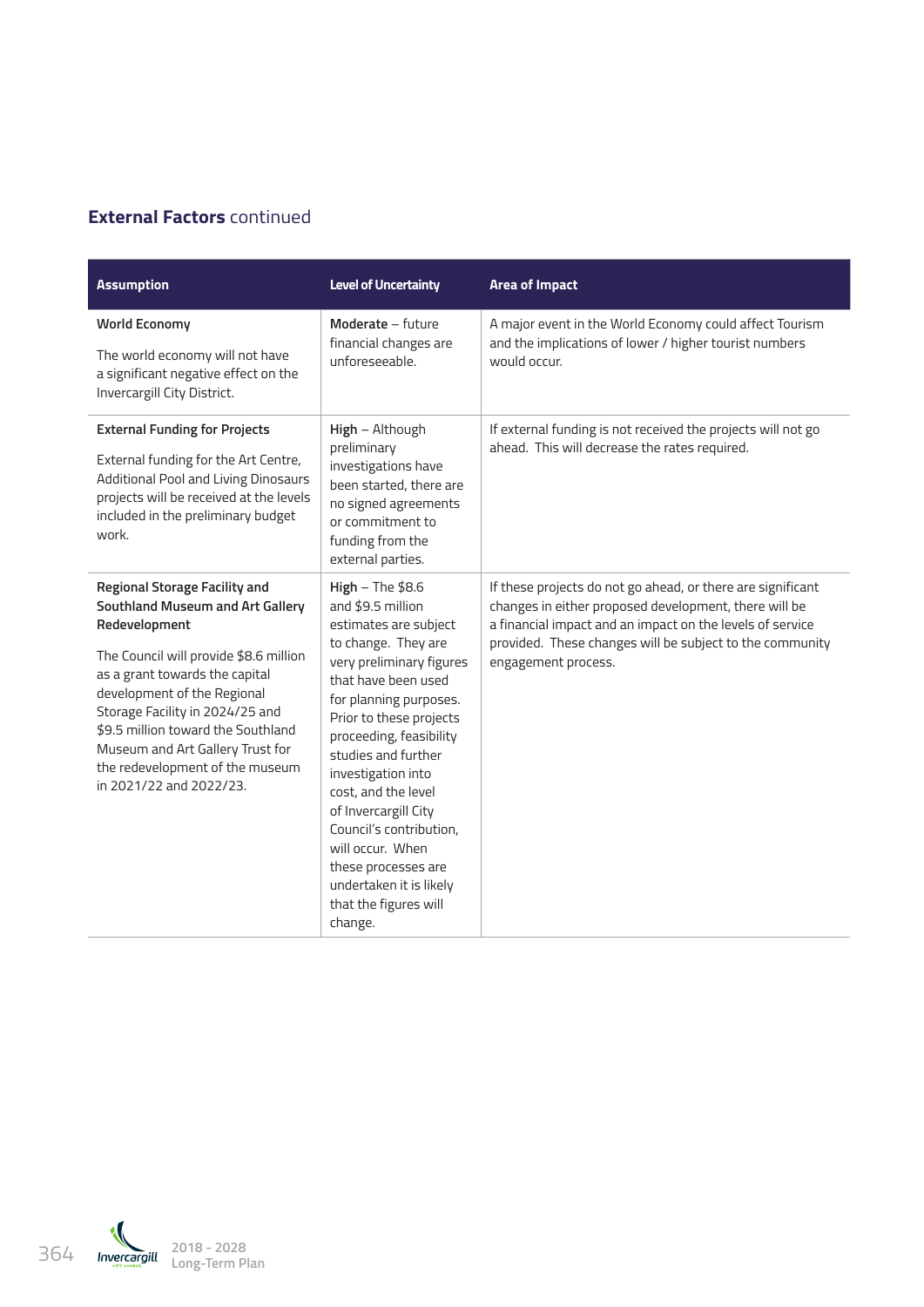

# **Variation to other Plans**

No significant variations between Council's Longterm Plan and its Assessment of Water and Sanitary Services or Waste Management and Minimisation Plans have been identified. Council's Assessment of Water and Sanitary Services and Waste Management and Minimisation Plan are available to view on our website – **www.icc.govt.nz.**